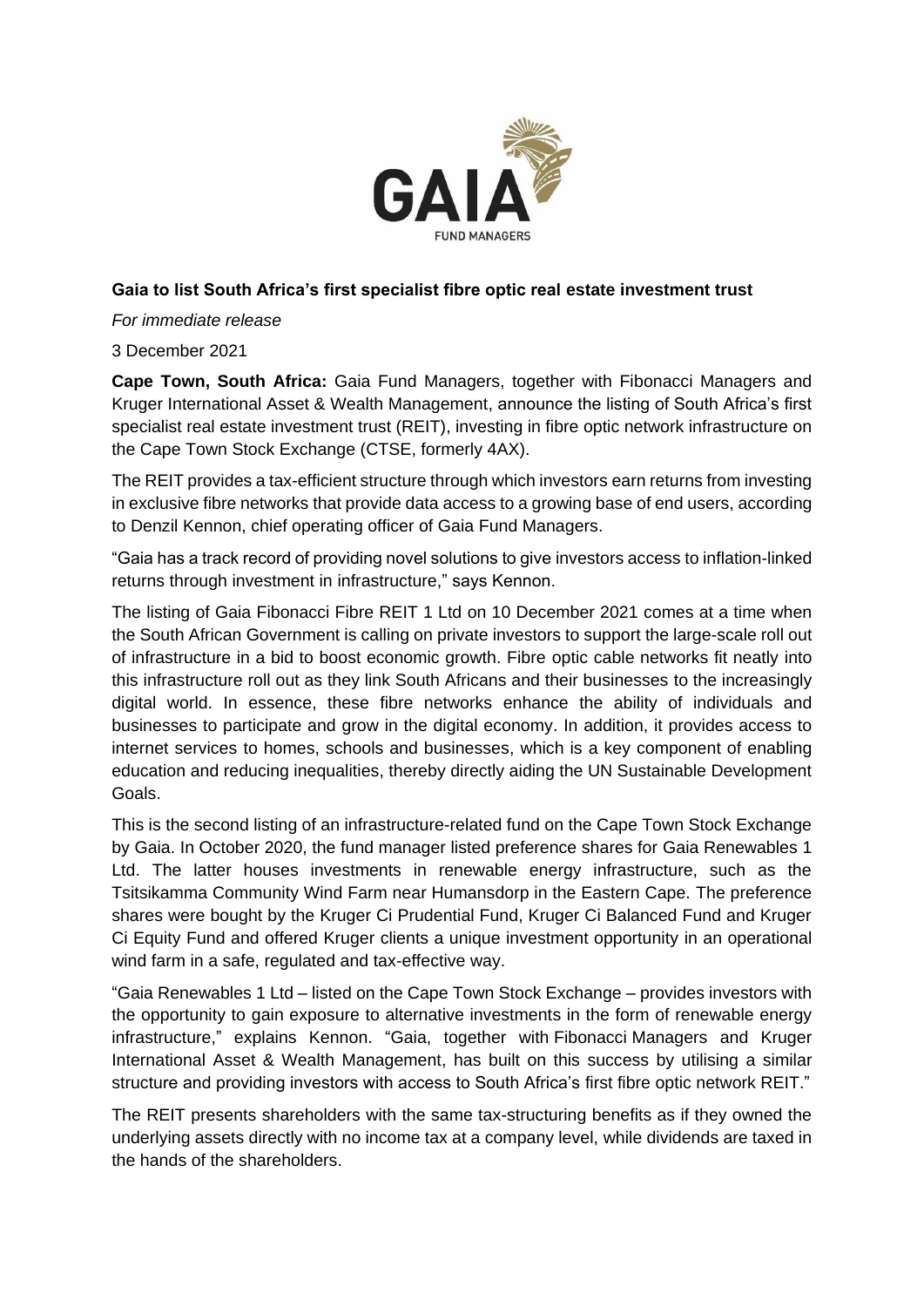On the choice of the Cape Town Stock Exchange as listing partner, Kennon adds: "When it comes to novel solutions, speed of delivery and a pragmatic approach to providing investors, fund managers and companies with a marketplace where minds can meet, the team at the Cape Town Stock Exchange is unmatched. They continue to evidence why they are Gaia's listing partner of choice, and we share in the market's excitement about having them in their new home in the Mother City. As with the Gaia Renewables 1 Ltd's listing in 2020, the Kruger Ci Prudential Fund, Kruger Ci Balanced Fund and Kruger Ci Equity Fund will subscribe for issued preference shares in Gaia Fibonacci Fibre REIT 1 Ltd.

Hein Kruger, managing director of Kruger International, says: "We are proud to, once again, offer a new and unique investment opportunity with strong returns to the market. Our clients, through the Kruger Funds, will be the first investors in South Africa to hold shares in a listed REIT investing in fibre optic network infrastructure. This investment not only represents sound diversification into an alternative asset class in a safe, regulated and tax-efficient way, but it also contributes to much-needed infrastructure development in South Africa.

Eugene Booysen, CEO of Cape Town Stock Exchange, notes: "The CTSE is serious about real economic transformation and getting capital in the hands of entrepreneurs to create jobs and grow the economy. We are working with our issuers and investors to change the market perception of listings. The Gaia Fibre REIT is committed to financial innovation, facilitating technology and infrastructure investment."

#### **ENDS**



For more information, contact:

## **About Gaia Fund Managers**

Gaia Fund Managers was formed in Cape Town in 2012 and incorporated in 2015 to facilitate the investment of long-term investor capital in infrastructure projects in Southern Africa.

Gaia Fund Managers is considered a leading specialist secondary market infrastructure transaction team in the Southern African region, having concluded the first significant